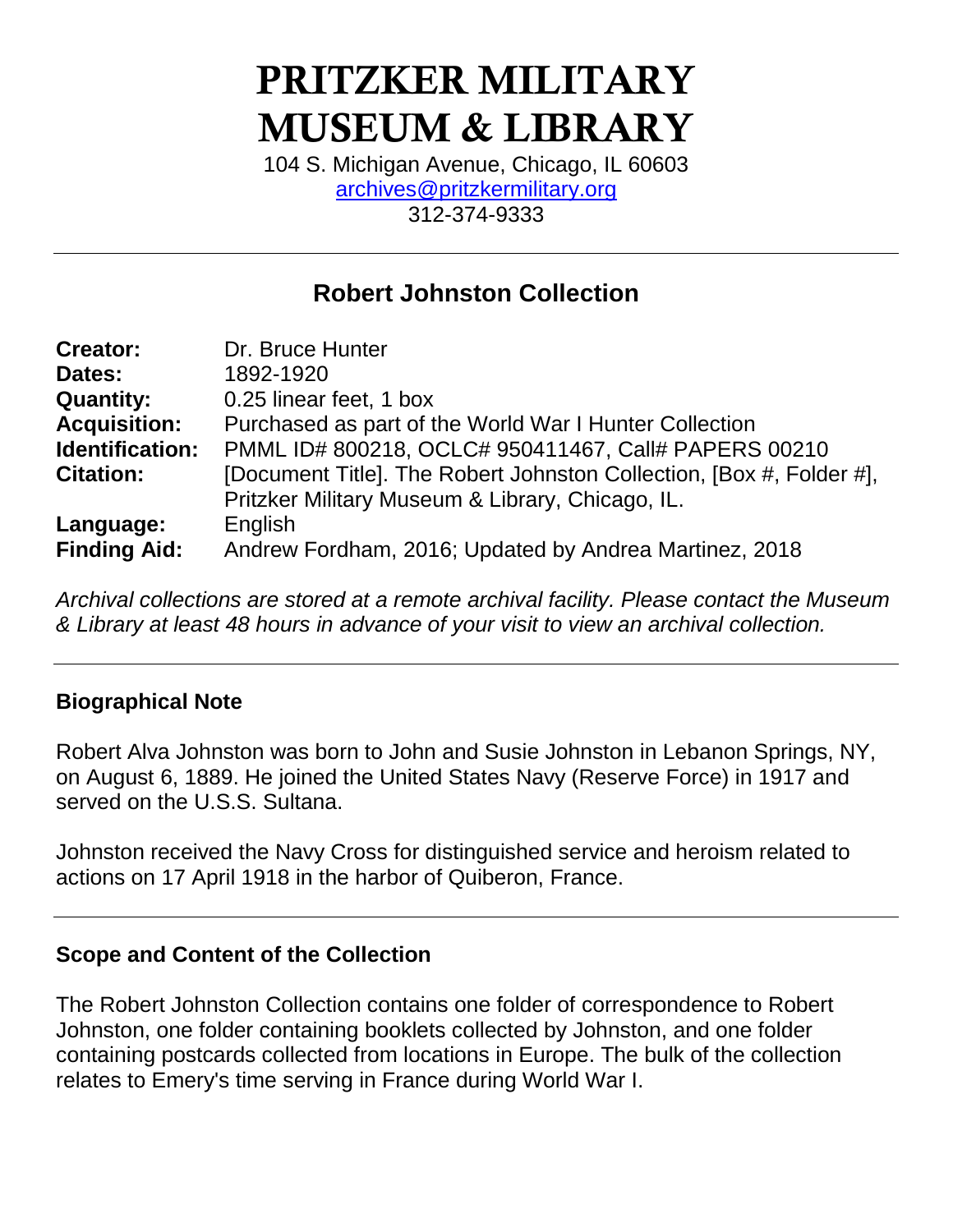## **Arrangement**

The collection arrived in no discernible order. Staff has arranged the collection by item type.

# **Rights**

Copyrights held by Dr. Bruce Hunter were transferred to the Pritzker Military Museum & Library. All other rights are held by the author or publisher. Users assume responsibility for following copyright laws as established by US Code Title 17.

# **Key Subjects**

This collection is indexed under the following headings in the Library's online catalog. Researchers interested in materials about related topics, persons, or places should search the catalog using these subject headings.

### **Subjects**

Postcards Soldiers – United States – Correspondence World War, 1914-1918

### **Container List**

| <b>Box Folder</b> | Item ID $#$ | <b>Title</b>                                                                                                                      | <b>Dates</b> |
|-------------------|-------------|-----------------------------------------------------------------------------------------------------------------------------------|--------------|
| 1                 |             | Correspondence                                                                                                                    | 1892-1919    |
|                   | 800218001   | Prayer letter written to Johnston as a baby,<br>by grandmother                                                                    | 8/6/1892     |
|                   |             | Letter from commander of Gendarmerie of<br>800218002 Arrondissement of La-Roche-Sur-Yon,<br>announcing his replacement, in French | 5/24/1919    |
|                   |             | 800218003 Translation of the previous document                                                                                    | 5/24/1919    |
| $\mathbf{2}$      |             | <b>Booklets</b>                                                                                                                   | n.d.         |
|                   |             | 800218004 Opera libretto - Faust Nouvelle Edition                                                                                 | n.d.         |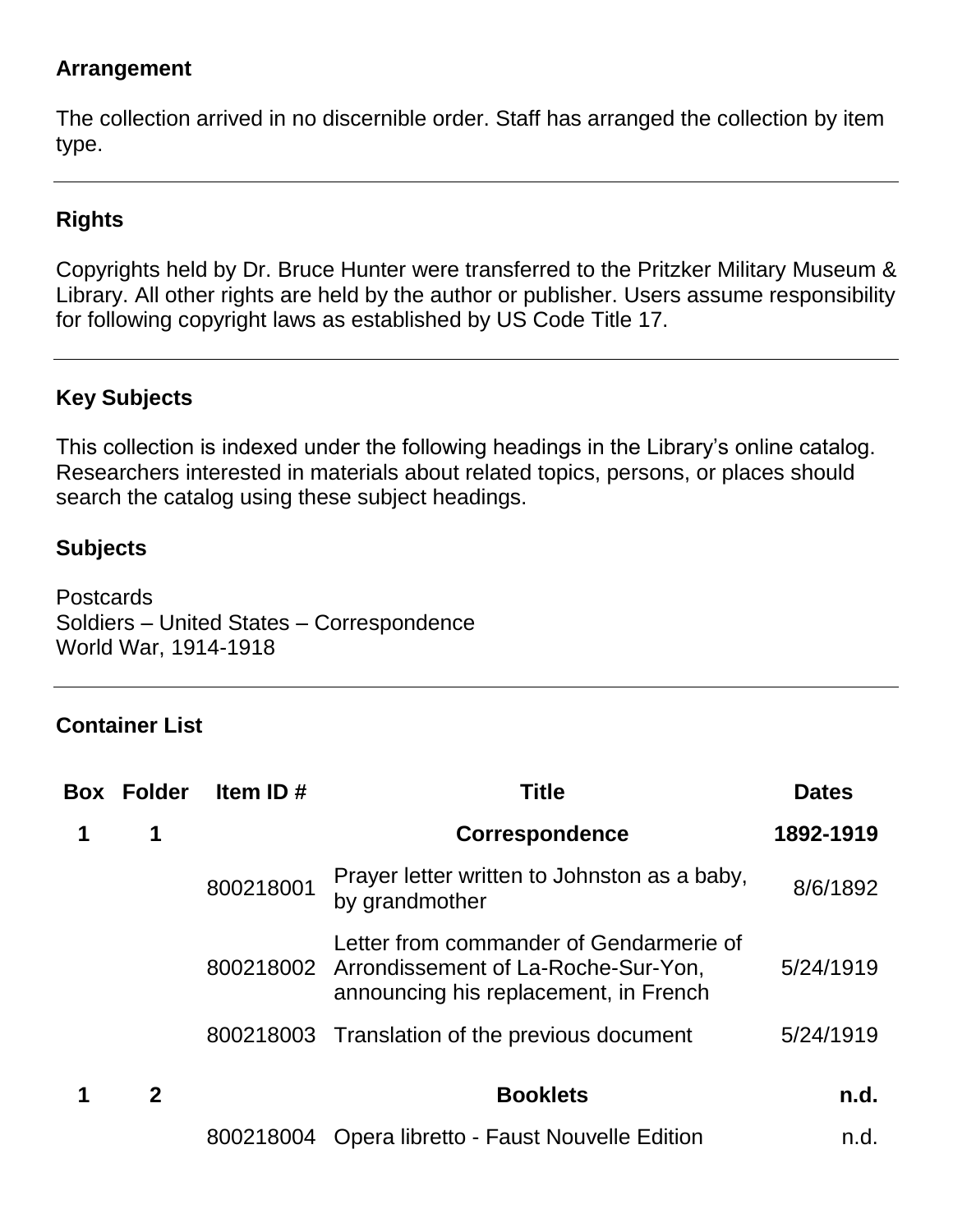|   |                |           | 800218005 Souvenir booklet of photos of Pompei                                                       | n.d.      |
|---|----------------|-----------|------------------------------------------------------------------------------------------------------|-----------|
|   |                | 800218006 | <b>Promotional booklet for Neptune</b><br>Association, union for masters and mates<br>of steam ships | n.d.      |
| 1 | $\overline{3}$ |           | <b>Postcards</b>                                                                                     | 1917-1920 |
|   |                | 800218007 | Reims in Ruins - At the center of town                                                               | n.d.      |
|   |                | 800218008 | Reims in Ruins - Drouet-d'Erlon Place                                                                | n.d.      |
|   |                | 800218009 | Reims in Ruins - Panorama of St-Nicaise<br>Quarter                                                   | n.d.      |
|   |                | 800218010 | Authors and principle collaborators,<br>Pantheon de la Guerre                                        | 1918      |
|   |                | 800218011 | Les Goumiers, Pantheon de la Guerre                                                                  | 1918      |
|   |                | 800218012 | Monument aux Morts, Pantheon de la<br>Guerre                                                         | 1918      |
|   |                |           | 800218013 Les Cuirassiers, Pantheon de la Guerre                                                     | 1918      |
|   |                |           | 800218014 Miss Edith Cavell, Pantheon de la Guerre                                                   | 1918      |
|   |                |           | 800218015 Angleterre, Pantheon de la Guerre                                                          | 1918      |
|   |                |           | 800218016 Belgique, Pantheon de la Guerre                                                            | 1918      |
|   |                | 800218017 | Etats-unis D'Amerique Le President<br>Wilson, Pantheon de la Guerre                                  | 1918      |
|   |                | 800218018 | La Serbie, Pantheon de la Guerre                                                                     | 1918      |
|   |                | 800218019 | Roumanie, Pantheon de la Guerre                                                                      | 1918      |
|   |                | 800218020 | Fragment de la Russie, Pantheon de la<br><b>Guerre</b>                                               | 1918      |
|   |                | 800218021 | Alliance Russe 1914-1916, Pantheon de la<br><b>Guerre</b>                                            | 1918      |
|   |                | 800218022 | Italie, Pantheon de la Guerre                                                                        | 1918      |
|   |                | 800218023 | Berry-Au-Bac - Germar trenche or side of<br>Hill No. 108                                             | n.d.      |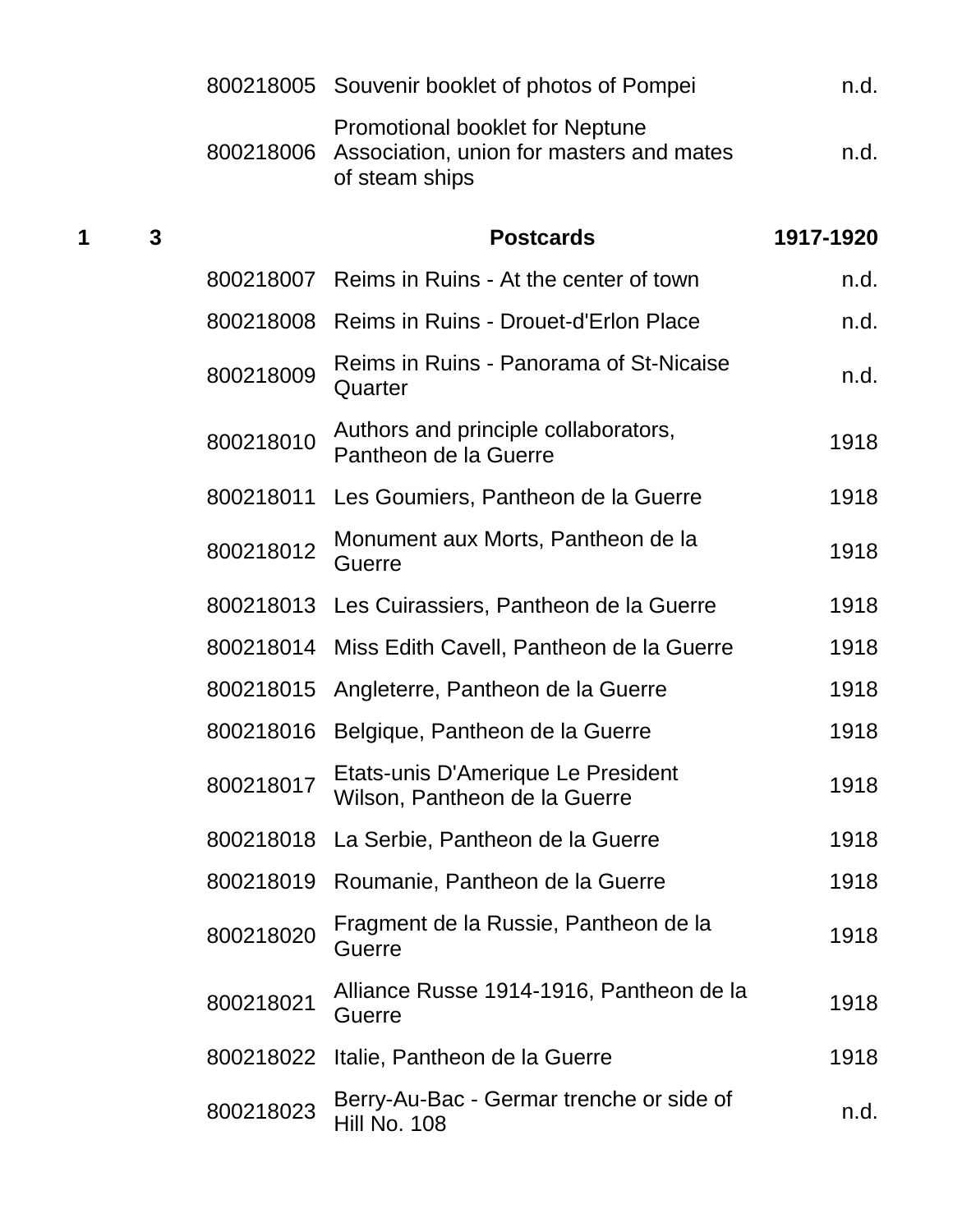| 800218024 Berry-Au-Bac - Ruins of the Sugar Factory                           | n.d.       |
|-------------------------------------------------------------------------------|------------|
| Berry-Au-Bac - A corner of the Village and<br><b>Hill No. 108</b>             | n.d.       |
| Berry-Au-Bac - The Military Cemetery                                          | n.d.       |
| riot call                                                                     | n.d.       |
| The American sailors defiling -<br>Independence Day 1919                      | 1919       |
| railway and palm trees                                                        | n.d.       |
| Ship arriving with a cargo of lumber for<br>reconstruction                    | 10/9/1920  |
| <b>Brimont - Entrance of the Fort</b>                                         | n.d.       |
| La Rochelle - St-John Street, The fish<br>market, Study under the arches      | n.d.       |
| La Harazee en Argonne - Poste de<br><b>Commandement Francais</b>              | n.d.       |
| Berry-Au-Bac - The "Cholera"                                                  | n.d.       |
| Musee du Luxembourg - Sarah Bernhardt                                         | n.d.       |
| Musee de L'Armee - Vue d'ensemble des<br>Armures des XV, XVI, et XVII siecles | 1919       |
| Musee du Luxembourg - La Liberte<br>eclairant le Monde                        | n.d.       |
| Paris - La Conciergerie                                                       | 1919       |
| Genova - Panorama                                                             | 1918       |
| Malmo Realskolan                                                              | 8/21/1920  |
| Napoli - Piazza del Municipio col<br>Monumento a Vittrio Emanuele             | n.d.       |
| Interior of Royal Theatre, Naples                                             | n.d.       |
| 9th Engineers - Holiday Greetings, 1917-<br>1918                              | 12/25/1917 |
| 800218044 London - Thames embankment                                          | 1/10/1919  |
|                                                                               |            |